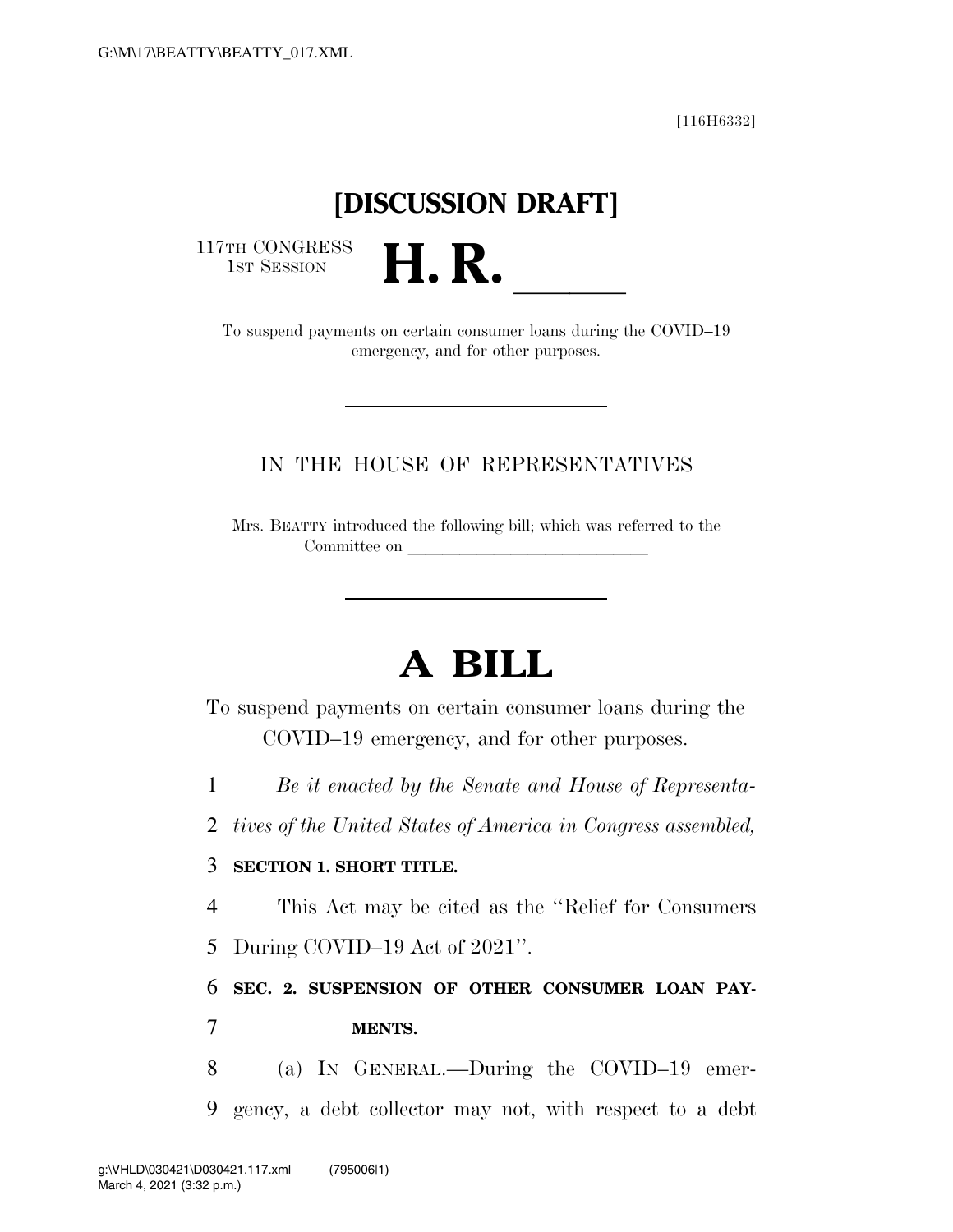| $\mathbf{1}$   | of a consumer (other than debt related to a federally re- |
|----------------|-----------------------------------------------------------|
| $\overline{2}$ | lated mortgage loan)—                                     |
| 3              | (1) capitalize unpaid interest;                           |
| $\overline{4}$ | (2) apply a higher interest rate triggered by the         |
| 5              | nonpayment of a debt to the debt balance;                 |
| 6              | (3) charge a fee triggered by the nonpayment of           |
| 7              | a debt;                                                   |
| 8              | (4) sue or threaten to sue for nonpayment of a            |
| 9              | debt;                                                     |
| 10             | (5) continue litigation to collect a debt that was        |
| 11             | initiated before the date of enactment of this section;   |
| 12             | $(6)$ submit or cause to be submitted a confes-           |
| 13             | sion of judgment to any court;                            |
| 14             | (7) enforce a security interest through reposses-         |
| 15             | sion, limitation of use, or foreclosure;                  |
| 16             | $(8)$ take or threaten to take any action to en-          |
| 17             | force collection, or any adverse action for non-          |
| 18             | payment of a debt, or for nonappearance at any            |
| 19             | hearing relating to a debt;                               |
| 20             | (9) commence or continue any action to cause              |
| 21             | or to seek to cause the collection of a debt, including   |
| <u>22</u>      | pursuant to a court order issued before the end of        |
| 23             | the 120-day period following the end of the COVID-        |
| 24             | 19<br>emergency, from wages, Federal benefits, or         |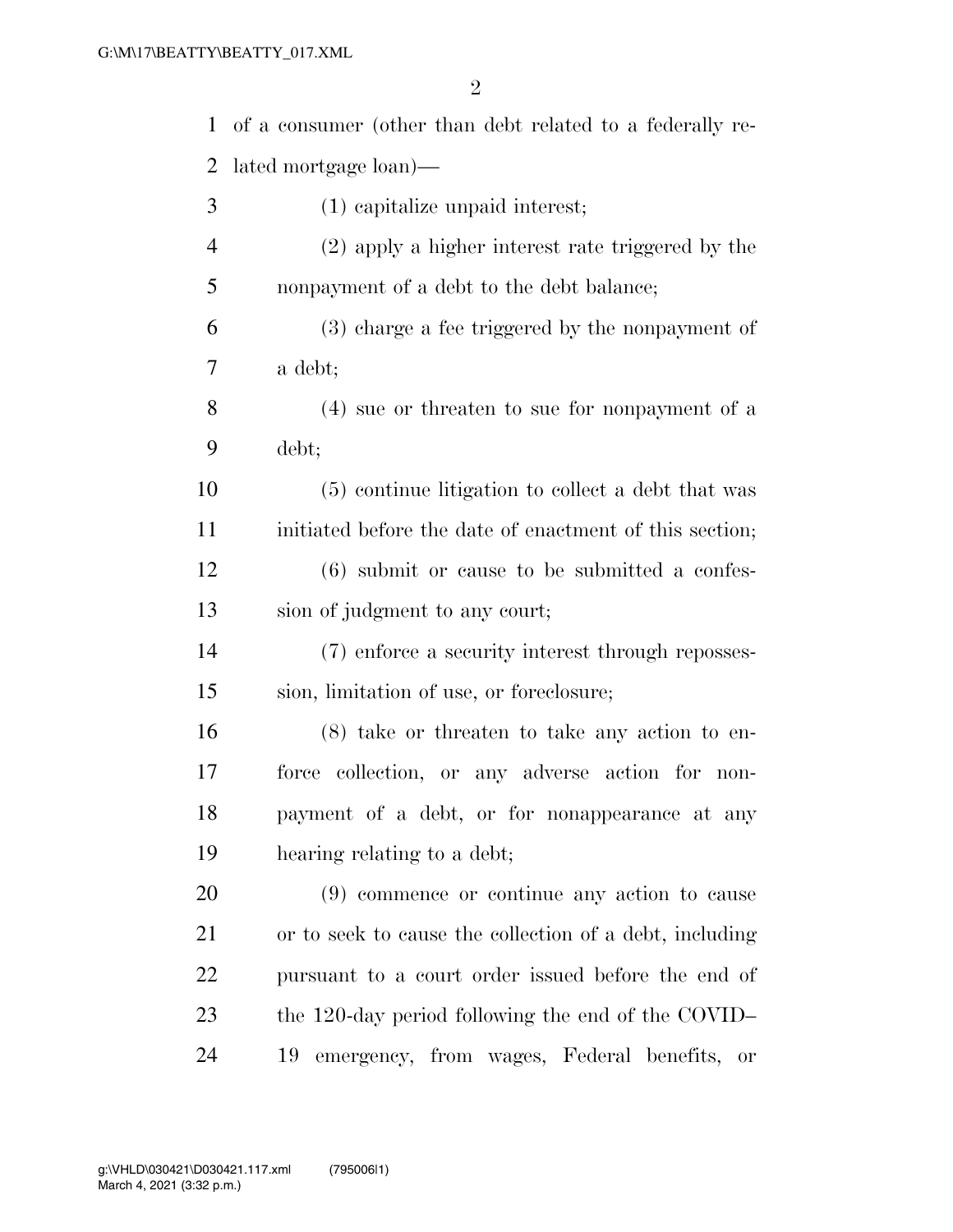| $\mathbf{1}$   | other amounts due to a consumer by way of garnish-       |
|----------------|----------------------------------------------------------|
| $\overline{2}$ | ment, deduction, offset, or other seizure;               |
| 3              | $(10)$ cause or seek to cause the collection of a        |
| $\overline{4}$ | debt, including pursuant to a court order issued be-     |
| 5              | fore the end of the 120-day period following the end     |
| 6              | of the COVID-19 emergency, by levying on funds           |
| 7              | from a bank account or seizing any other assets of       |
| 8              | a consumer;                                              |
| 9              | (11) commence or continue an action to evict a           |
| 10             | consumer from real or personal property; or              |
| 11             | (12) disconnect or terminate service from utility        |
| 12             | service, including electricity, natural gas, tele-       |
| 13             | communications or broadband, water, or sewer.            |
| 14             | (b) RULE OF CONSTRUCTION.—Nothing in this sec-           |
| 15             | tion may be construed to prohibit a consumer from volun- |
| 16             | tarily paying, in whole or in part, a debt.              |
| 17             | (c) REPAYMENT PERIOD.—After the expiration of the        |
|                | 18 COVID-19 emergency, with respect to a debt described  |
| 19             | under subsection (a), a debt collector—                  |
| 20             | $(1)$ may not add to the debt balance any inter-         |
| 21             | est or fee prohibited by subsection (a);                 |
| 22             | $(2)$ shall, for credit with a defined term or pay-      |
| 23             | ment period, extend the time period to repay the         |
| 24             | debt balance by 1 payment period for each payment        |
| 25             | that a consumer missed during the COVID-19               |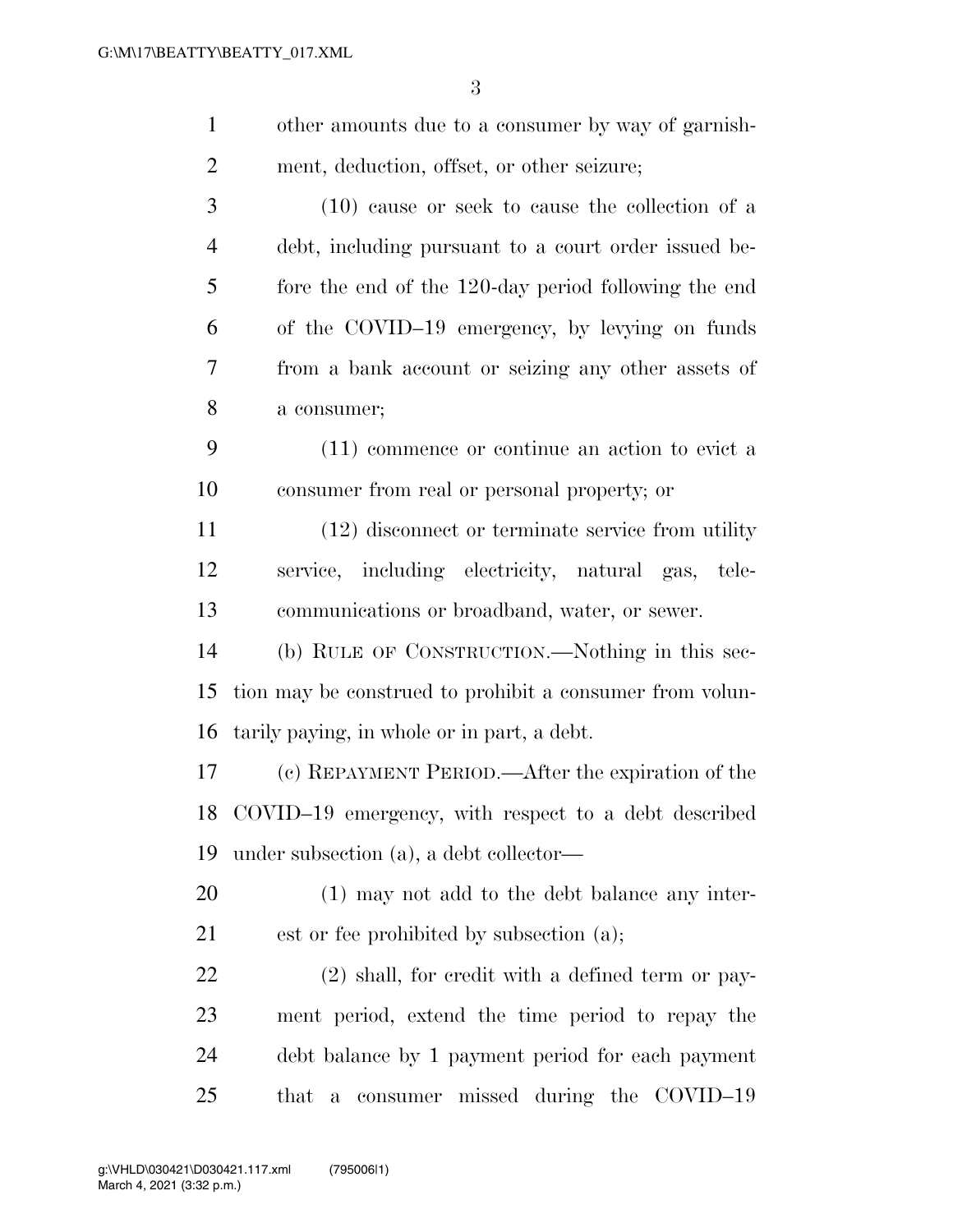emergency, with the payments due in the same amounts and at the same intervals as the pre-exist-ing payment schedule;

 (3) shall, for an open end credit plan (as de- fined under section 103 of the Truth in Lending Act) or other credit without a defined term, allow the consumer to repay the debt balance in a manner that does not exceed the amounts permitted by for- mulas under section 170(c) of the Truth in Lending Act and regulations promulgated thereunder; and

 (4) shall, when the consumer notifies the debt collector, offer reasonable and affordable repayment plans, loan modifications, refinancing, options with a reasonable time in which to repay the debt.

 (d) COMMUNICATIONS IN CONNECTION WITH THE COLLECTION OF A DEBT.—

 (1) IN GENERAL.—During the COVID–19 emergency, without prior consent of a consumer given directly to a debt collector during the COVID– 19 emergency, or the express permission of a court of competent jurisdiction, a debt collector may only communicate in writing in connection with the col- lection of any debt (other than debt related to a fed-erally related mortgage loan).

(2) REQUIRED DISCLOSURES.—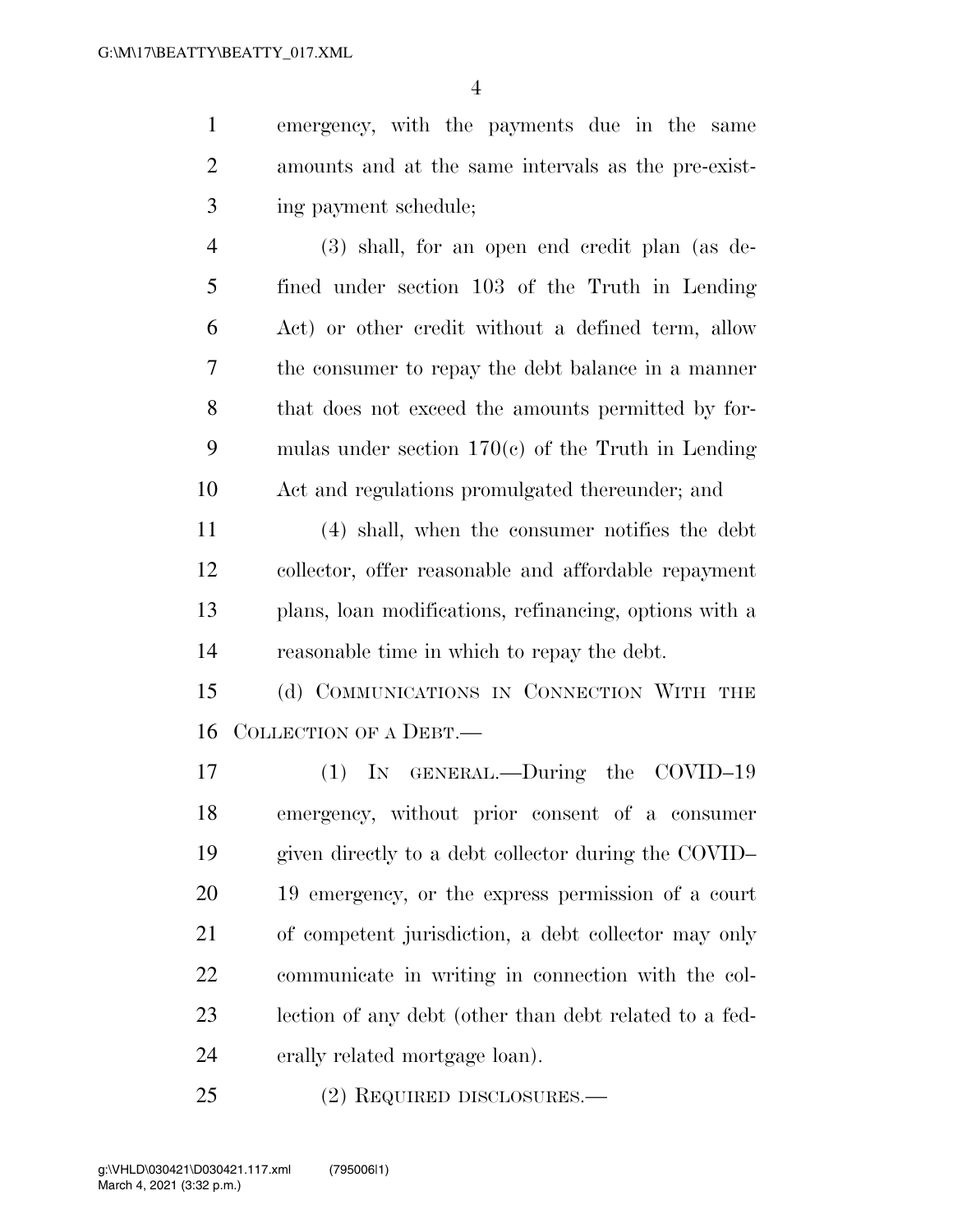| $\mathbf{1}$   | (A) IN GENERAL.—All written communica-        |
|----------------|-----------------------------------------------|
| $\overline{2}$ | tions described under paragraph (1) shall in- |
| 3              | form the consumer that the communication is   |
| $\overline{4}$ | for informational purposes and is not an at-  |
| 5              | tempt to collect a debt.                      |
| 6              | (B) REQUIREMENTS.—The disclosure re-          |
| $\tau$         | quired under subparagraph (A) shall be made—  |
| 8              | (i) in type or lettering not smaller          |
| 9              | than 14-point bold type;                      |
| 10             | (ii) separate from any other disclo-          |
| 11             | sure;                                         |
| 12             | (iii) in a manner designed to ensure          |
| 13             | that the recipient sees the disclosure clear- |
| 14             | $\rm{ly;}$                                    |
| 15             | (iv) in English and Spanish and in            |
| 16             | any additional languages in which the debt    |
| 17             | collector communicates, including the lan-    |
| 18             | guage in which the loan was negotiated, to    |
| 19             | the extent known by the debt collector; and   |
| 20             | (v) may be provided by first-class mail       |
| 21             | or electronically, if the borrower has other- |
| 22             | wise consented to electronic communication    |
| 23             | with the debt collector and has not revoked   |
| 24             | such consent.                                 |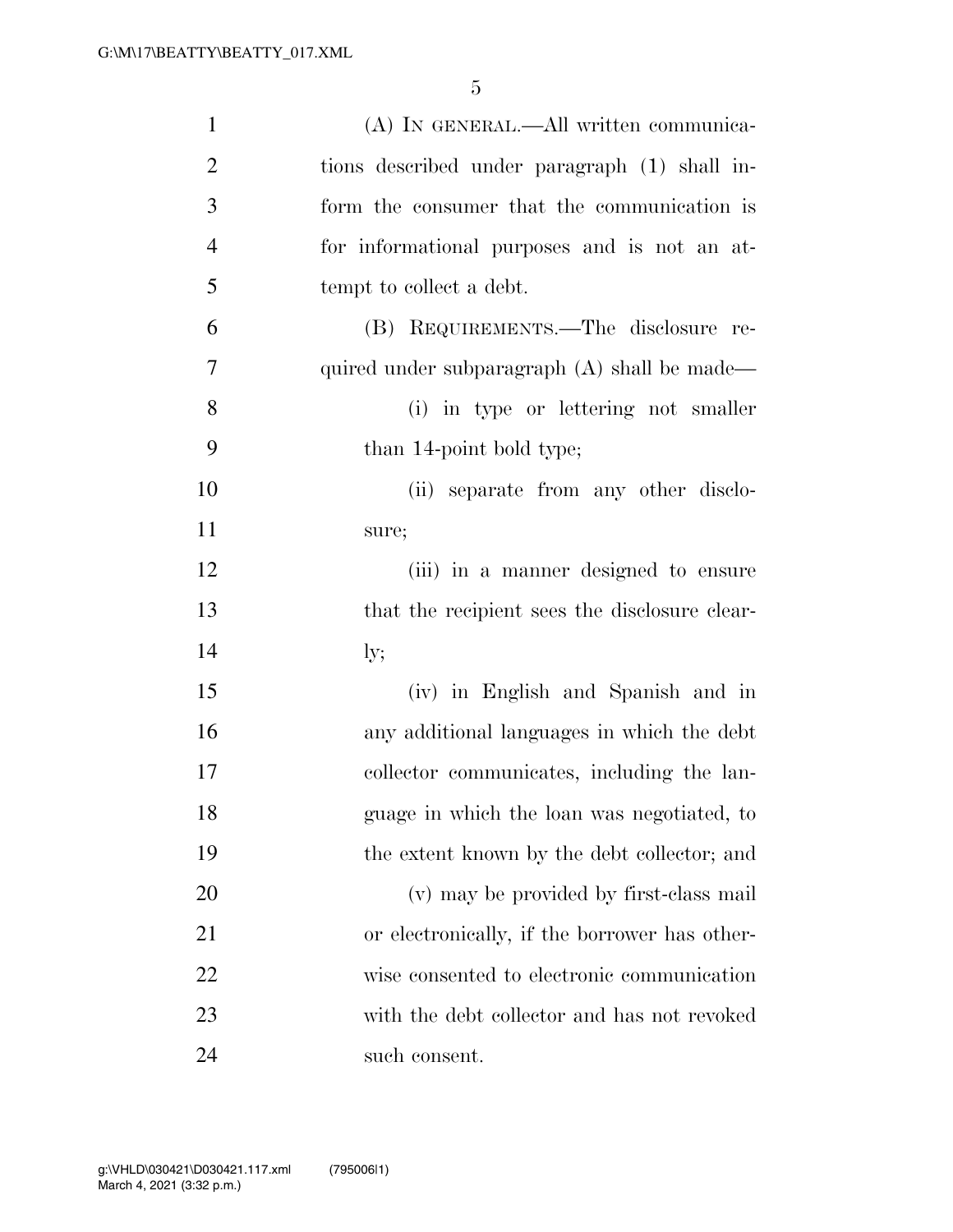| $\mathbf{1}$   | (C) ORAL NOTIFICATION.—Any oral notifi-                |
|----------------|--------------------------------------------------------|
| $\overline{2}$ | cation shall be provided in the language the           |
| 3              | debt collector otherwise uses to communicate           |
| $\overline{4}$ | with the borrower.                                     |
| 5              | (D) WRITTEN TRANSLATIONS.—In pro-                      |
| 6              | viding written notifications in languages other        |
| 7              | than English in this section, a debt collector         |
| 8              | may rely on written translations developed by          |
| 9              | the Bureau of Consumer Financial Protection.           |
| 10             | (e) VIOLATIONS.—                                       |
| 11             | $(1)$ In GENERAL.—Any person who violates this         |
| 12             | section shall—                                         |
| 13             | (A) except as provided under subparagraph              |
| 14             | (B), be subject to civil liability in accordance       |
| 15             | with section 813 of the Fair Debt Collection           |
| 16             | Practices Act, as if the person is a debt col-         |
| 17             | lector for purposes of that section; and               |
| 18             | (B) be liable to the consumer for an                   |
| 19             | amount 10 times the amounts described in such          |
| 20             | section 813.                                           |
| 21             | (2) PREDISPUTE ARBITRATION AGREEMENTS.-                |
| 22             | Notwithstanding any other provision of law, no         |
| 23             | predispute arbitration agreement or predispute joint-  |
| 24             | action waiver shall be valid or enforceable with re-   |
| 25             | spect to a dispute brought under this section, includ- |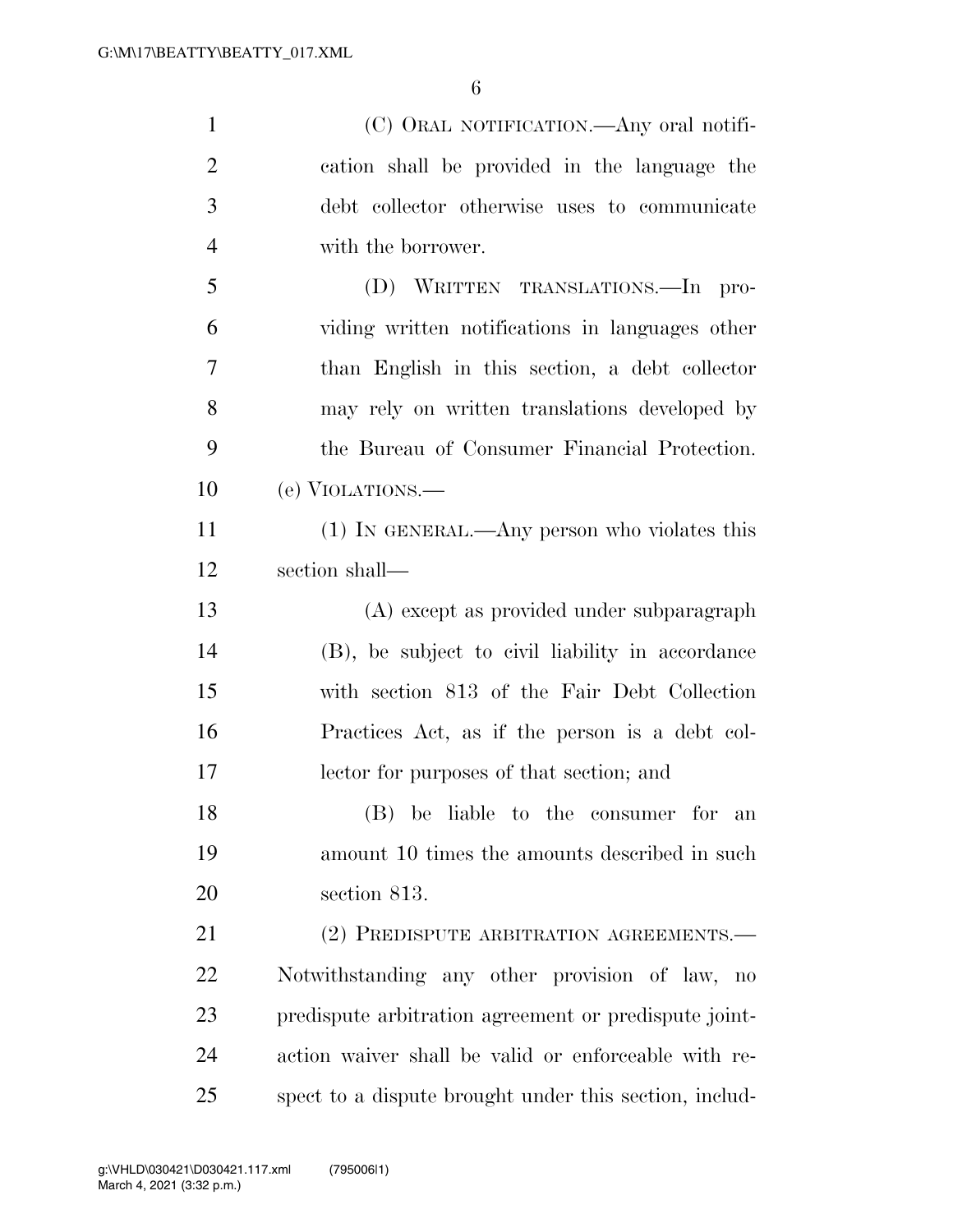ing a dispute as to the applicability of this section, which shall be determined under Federal law.

 (f) TOLLING.—Except as provided in subsection (g)(5), any applicable time limitations, including statutes of limitations, related to a debt under Federal or State law shall be tolled during the COVID–19 emergency.

 (g) CLAIMS OF AFFECTED CREDITORS AND DEBT COLLECTORS.—

 (1) VALUATION OF PROPERTY.—With respect to any action asserting a taking under the Fifth Amendment of the Constitution of the United States as a result of this section or seeking a declaratory 13 judgment regarding the constitutionality of this sec- tion, the value of the property alleged to have been taken without just compensation shall be evalu-ated—

 (A) with consideration of the likelihood of full and timely payment of the obligation with- out the actions taken pursuant to this section; and

 (B) without consideration of any assistance provided directly or indirectly to the consumer from other Federal, State, and local govern- ment programs instituted or legislation enacted in response to the COVID–19 emergency.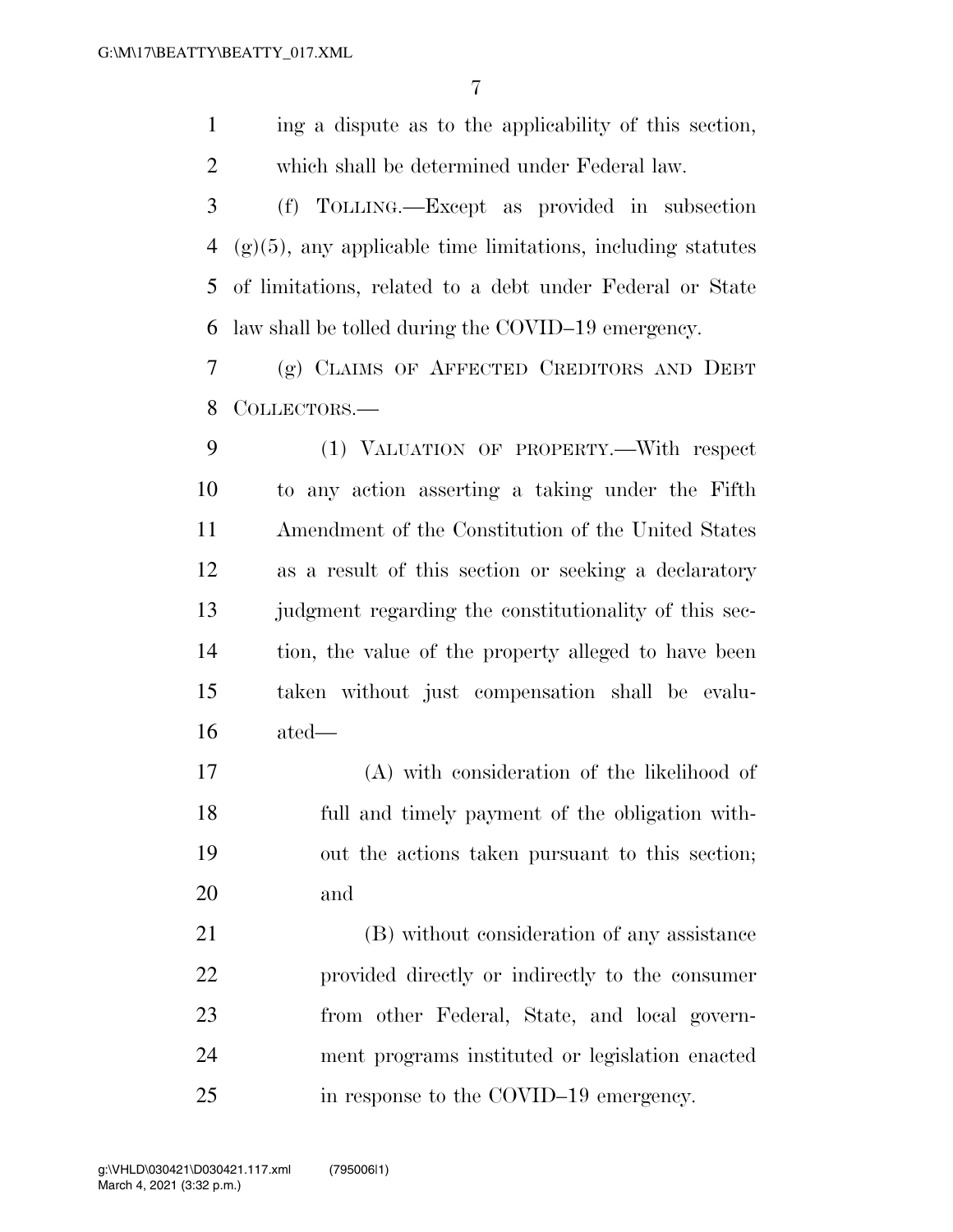(2) SCOPE OF JUST COMPENSATION.—In an ac- tion described in paragraph (1), any assistance or benefit provided directly or indirectly to the person from other Federal, State, and local government programs instituted in or legislation enacted re- sponse to the COVID–19 emergency, shall be deemed to be compensation for the property taken, even if such assistance or benefit is not specifically provided as compensation for property taken by this section.

 (3) APPEALS.—Any appeal from an action under this section shall be treated under section 158 of title 28, United States Code, as if it were an ap-peal in a case under title 11, United States Code.

 (4) REPOSE.—Any action asserting a taking under the Fifth Amendment to the Constitution of the United States as a result of this section shall be brought within not later than 180 days after the end 19 of the COVID–19 emergency.

 (5) SEVERABILITY.—If any provision of this section or the application of such provision to any person or circumstance is held to be invalid or un- constitutional, the remainder of this section and the application of the provisions of this section to any person or circumstance shall not be affected thereby.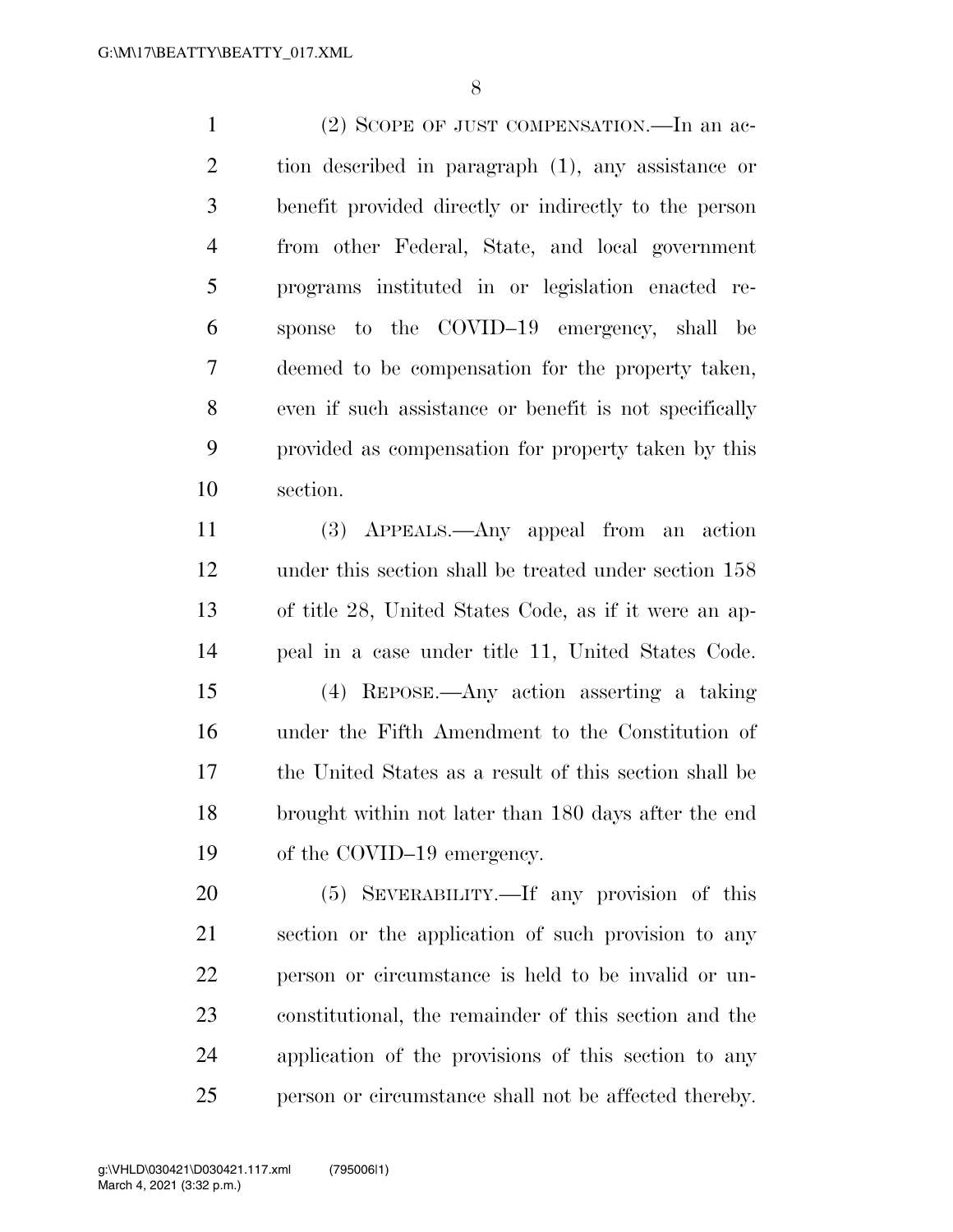(h) DEFINITIONS.—In this section:

2 (1) CONSUMER.—The term "consumer" means any individual obligated or allegedly obligated to pay any debt.

 (2) COVID–19 EMERGENCY.—The term ''COVID–19 emergency'' means the period that be- gins upon the date of the enactment of this Act and ends on the date of the termination by the Federal Emergency Management Agency of the emergency declared on March 13, 2020, by the President under the Robert T. Stafford Disaster Relief and Emer- gency Assistance Act (42 U.S.C. 4121 et seq.) relat- ing to the Coronavirus Disease 2019 (COVID–19) pandemic.

 (3) CREDITOR.—The term ''creditor'' means— (A) any person who offers or extends cred- it creating a debt or to whom a debt is owed or other obligation for payment;

 (B) any lessor of real or personal property; or

21 (C) any provider of utility services. (4) DEBT.—The term ''debt''— (A) means any past due obligation or al-

leged past due obligation that—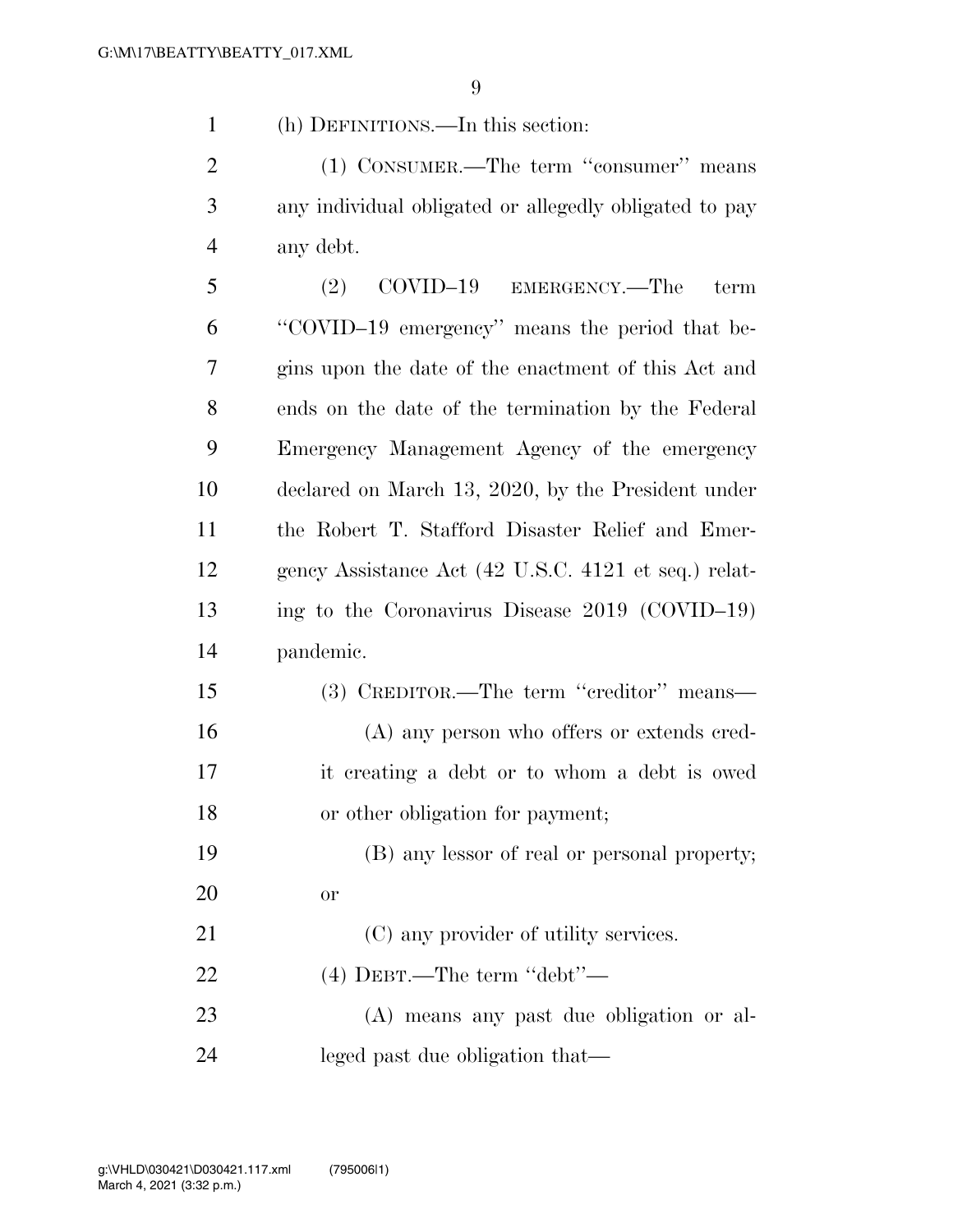| $\mathbf{1}$   | (i) was created before the COVID-19                        |
|----------------|------------------------------------------------------------|
| $\overline{2}$ | emergency, whether or not such obligation                  |
| 3              | has been reduced to judgment; and                          |
| $\overline{4}$ | (ii) arises out of a transaction with a                    |
| 5              | consumer in which the money, property,                     |
| 6              | insurance or services which are the subject                |
| 7              | of the transaction, are primarily for per-                 |
| 8              | sonal, family, or household purposes; and                  |
| 9              | (B) does not include a federally related                   |
| 10             | mortgage loan.                                             |
| 11             | (5) DEBT COLLECTOR.—The term "debt col-                    |
| 12             | lector" means a creditor, and any person or entity         |
| 13             | that engages in the collection of debt, including the      |
| 14             | Federal Government and a State government, irre-           |
| 15             | spective of whether the debt is allegedly owed to or       |
| 16             | assigned to that person or to the entity.                  |
| 17             | (6) FEDERALLY RELATED MORTGAGE LOAN.—                      |
| 18             | The term "federally related mortgage loan" has the         |
| 19             | meaning given that term under section 3 of the Real        |
| 20             | Estate Settlement Procedures Act of 1974 (12)              |
| 21             | U.S.C. 2602).                                              |
| 22             | SEC. 3. CREDIT FACILITY FOR OTHER PURPOSES.                |
| 23             | (a) ESTABLISHMENT.—The Board of Governors of               |
| 24             | the Federal Reserve System shall establish a facility that |
| 25             | the Board of Governors shall use to make payments to       |